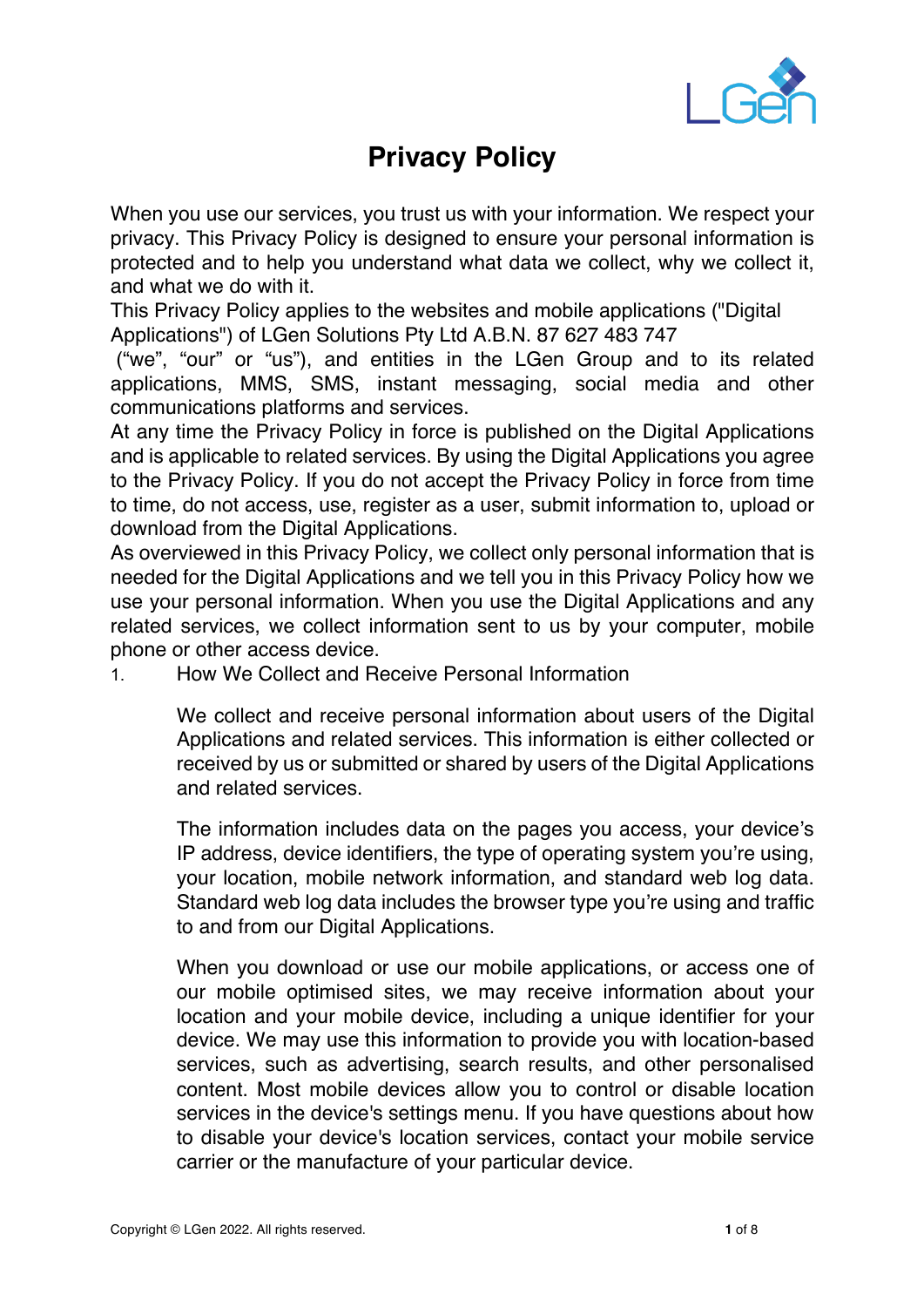In addition, we may collect and store any information you provide us when you use the Digital Applications or related services, including when you add information on a web form, add or update your account information, participate in discussions, chats, or resolution of dispute, or when you otherwise correspond with us.

2. Types of Personal Information We Collect, Analyse, Receive and Hold

We may collect the following types of personal information from you and your trusted advisors:

- (a) contact information, such as your name, address, email address, phone numbers, and similar information; and
- (b) personal situation information and documents, such as legal names, date of birth, family relationships, occupation, and similar information; and
- (c) personal wealth information and documents, such as employment, assets, liabilities, loans and similar information.
- 3. How We Use Personal Information

The lawful basis and primary purpose for collecting and processing your personal information and data is to provide you with a secure, smooth, efficient, and customised experience. We comply with the European General Data Protection Regulation which governs the protection of personal data of EU residents. We will afford UK-based users with all rights available to EU users, regardless of the UK's EU member status. We may use your personal information to:

- (a) provide you services from the LGen Platform, refer to the LGen Platform Terms of Service 2022
- (b) provide you customer support and information on our services, events, programs, newsletters, email updates, and other services;
- (c) verify your identity, including during account creation and password reset processes and to pursue other activities within our legitimate interests as part of running our business and doing so in ways which do not hurt your interests and rights, for example obtaining identity, device and location information to prevent fraud and abuse and to keep the Digital Applications secure and obtaining and retaining data which tax laws require us to retain for payments made or received by us;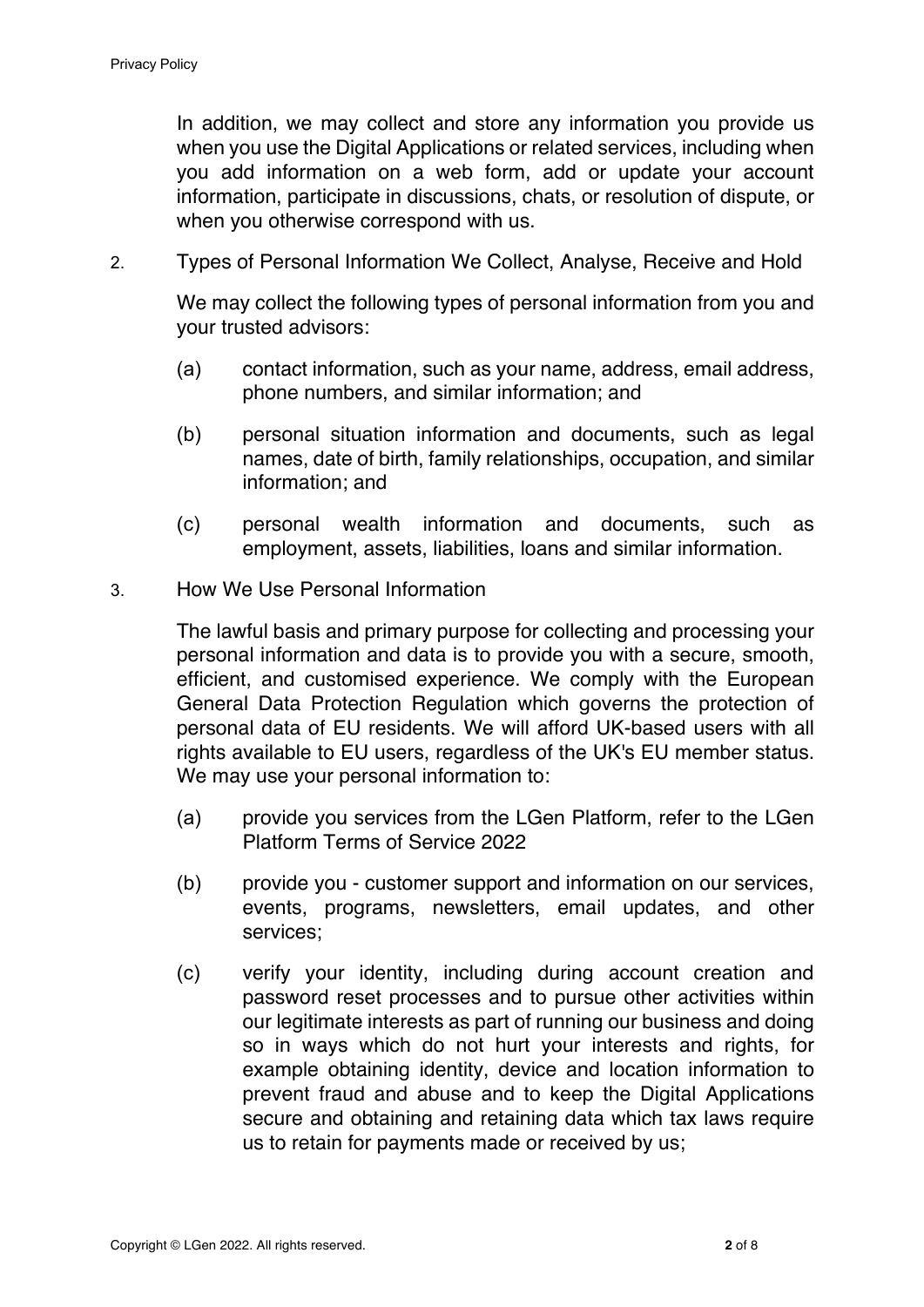- (d) customise, measure, and improve the content, layout, and operation of the Digital Applications and related services;
- (e) contact you at any telephone number, or by placing a voice call or through text (SMS) or email messaging;
- (f) manage and protect our information technology infrastructure, which is necessary to provide the services and features you request and serve the legitimate interests of ourselves and third party processors;
- (g) share minimal personal information and data with third party processors in order for us to provide services including service providers of hosting, storage and infrastructure, security, insurance, analytics, communications and support, and payment processing;
- (h) perform creditworthiness and solvency checks, compare information for accuracy and verify it with third parties;
- (i) design products and services;
- (j) provide to you targeted marketing about our services and promotional offers and the services of our contractors unless and until you opt-out;
- (k) include you in our databases, directories, listings and digital applications to communicate with you and indicate your affiliation with us;
- (l) process any assignemts by you and send notices about your assignments;
- (m) confirm your identity for the purposes of the Anti-Money Laundering and Counter-Terrorism Financing Act 2006 (Cth) and assess applications or creditworthiness for premier or business accounts or products and services offered to premier or business accounts with third parties;
- (n) resolve disputes, and troubleshoot problems;
- (o) detect, prevent or resolve violations of policies or applicable user agreements; and
- (p) manage our risks and help detect, prevent, and/or remediate fraud or other potentially illegal or prohibited activities.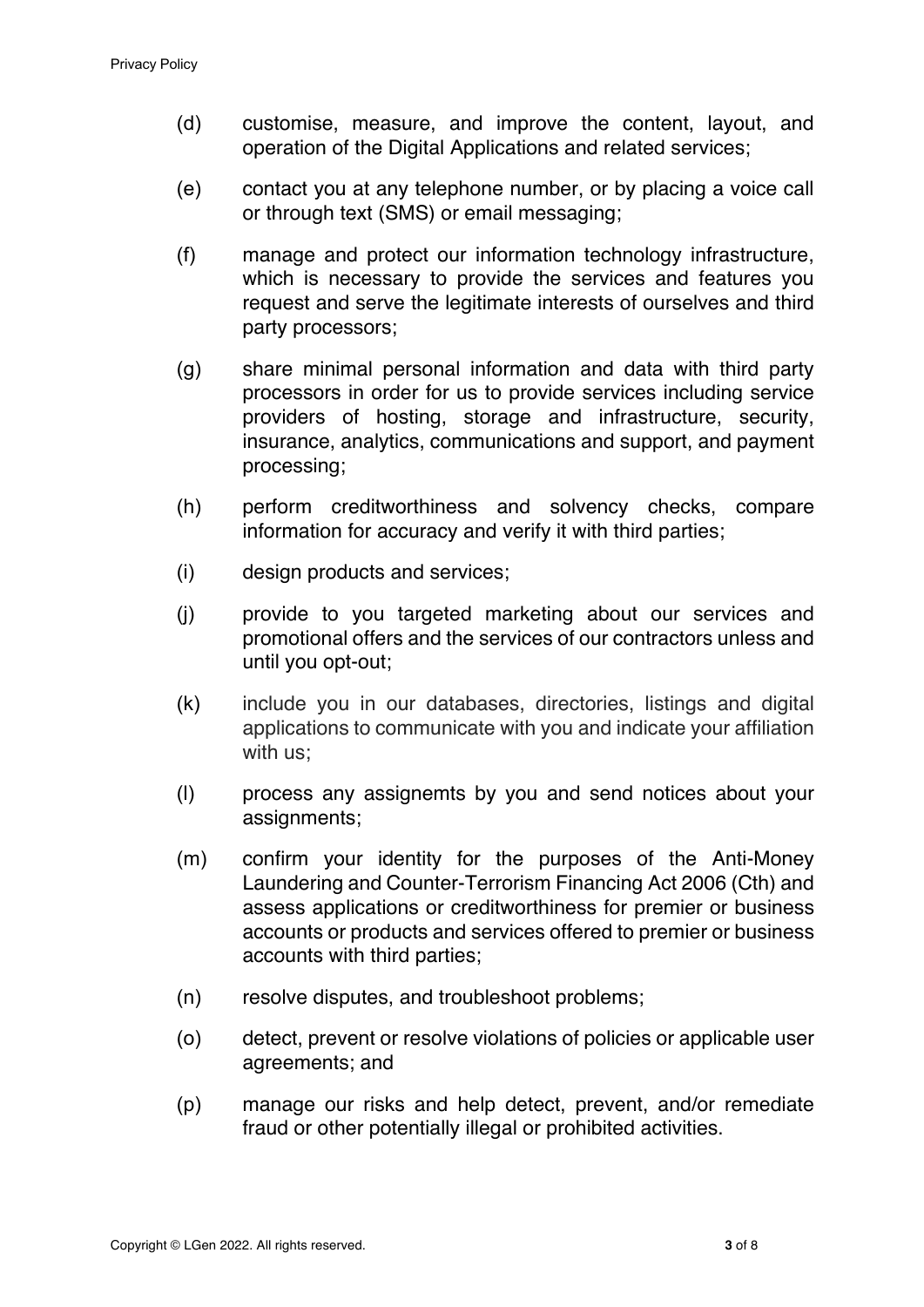If you are located in the European Union or other regions with laws governing data collection and use that may differ from Australian law, please note that we may transfer information, including personal information, to a country and jurisdiction that does not have the same data protection laws as your jurisdiction, and we will take steps reasonably necessary to ensure that any personal data is treated securely and in accordance with this Privacy Policy.

We provide services in conjunction with payment processors which may include processors such as financial or merchant facility providers such as Paypal. When you delete your account with us, we delete your personal data retained by us, except to the extent we are prevented by law from deleting your personal information or data. However, to delete any payment or billing information, you will need to do so with your payment provider, as we only has minimal secure access to those records as needed to provide the services.

4. Personal Profile

When you use the Digital Applications, subject to the services or functionality we introduce or change, you may upload or download content, set up your personal profile, form relationships, send communication, perform searches and queries, form groups, set up events, add applications, and transmit information through various channels. We collect this information so that we can provide to you the Digital Applications with personalised features. To provide you with more useful and personalised information the Digital Applications may also collect your personal information from other sources referred to in paragraph 1 above.

5. Privacy Settings

When you register with the Digital Applications, you may be asked to create your own profile and privacy settings. Your profile information is displayed to people in the networks specified in your privacy settings to enable you to connect with the Digital Applications and other users of them. We may occasionally use your personal information to send you notifications regarding new services offered by us, the Digital Applications or related services that we think you may find valuable.

When you use the Digital Applications, certain information you post or share with third parties (eg a friend or someone in your network), such as personal information, comments, messages, photos, videos, or other information, may be shared with other users in accordance with the privacy settings you select. All such sharing of information is done at your own risk. Please keep in mind that if you disclose personal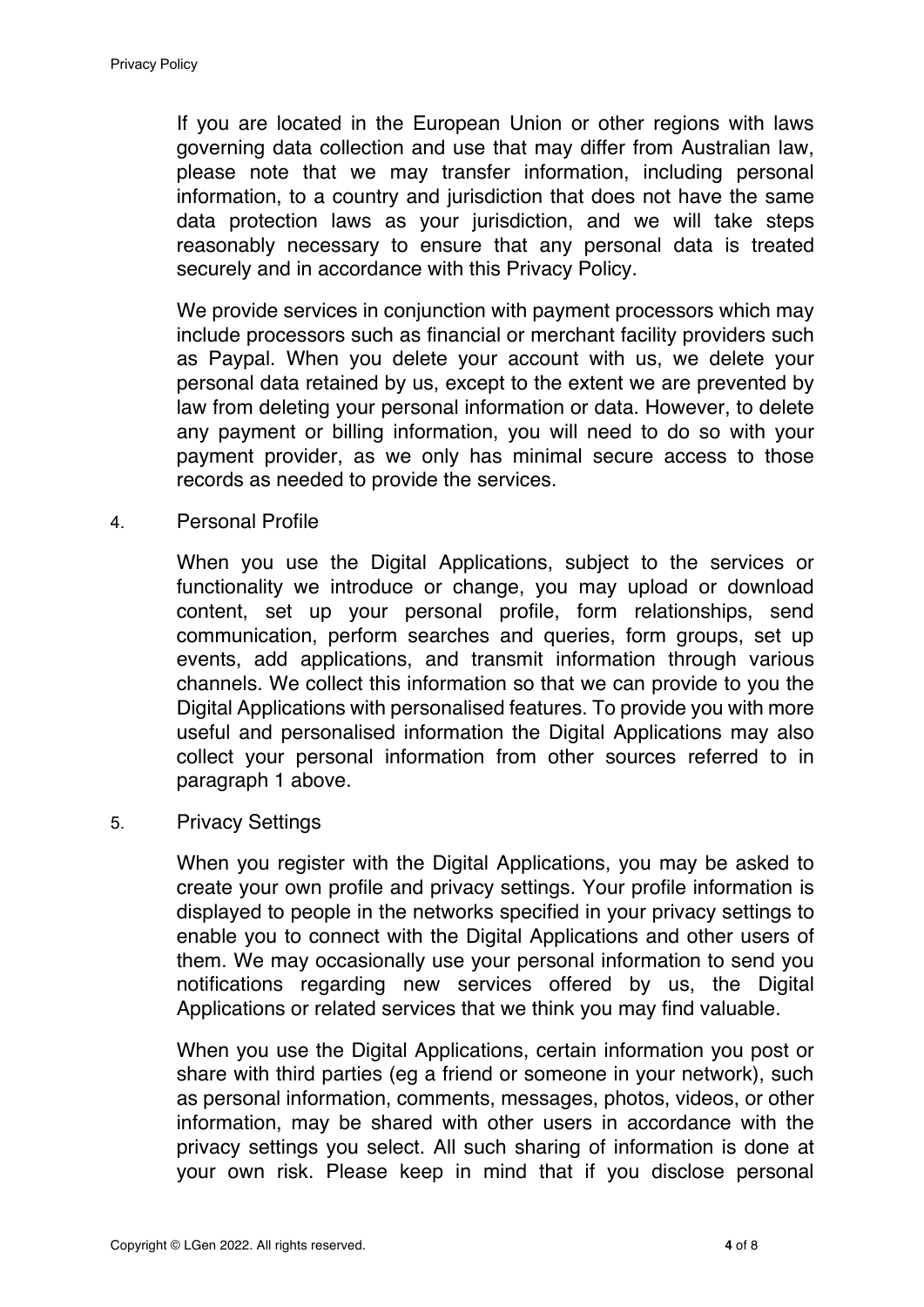information in your profile or when posting comments, messages, photos, videos, or other items, this information may become publicly available.

6. Protection of Personal Information

We use technological, legal and training means to provide high levels of security and privacy for personal information.

Despite our security and privacy measures, personal information we collect is at your risk. Please be aware that no security measures are perfect or impenetrable. We cannot control the actions of other users with whom you may choose to share your pages and information. Even after removal, copies of user-generated content may remain viewable in cached and archived pages elsewhere or files stored by others. Any improper collection or misuse of information should be reported to us.

7. Privacy of Email Addresses

The Digital Applications provide users the opportunity to opt-out of receiving communications, usually at the point where we request information about the user.

8. Aggregated Browser Information

We analyse Digital Applications logs to constantly improve service. We use the log information to record various information regarding different sections of the Digital Applications. This helps make the Digital Applications more useful.

9. Cookies

We may use cookies and similar technologies. Cookies are pieces of data that a website or email transfers to your device's hard disk. Cookies can make your use of the web faster and beneficial by storing information about your preferences. The use of cookies is an industry standard and many major sites use them to provide useful features for their customers. Cookies in and of themselves do not personally identify users, although they do identify a user's device. Most browsers are initially set up to accept cookies. If you'd prefer you can set yours to refuse cookies. However, you may not be able to take full advantage of a website if you do so.

## 10. Permitted Disclosure

If you become a registered user of any of the Digital Applications, you will be taken to consent to: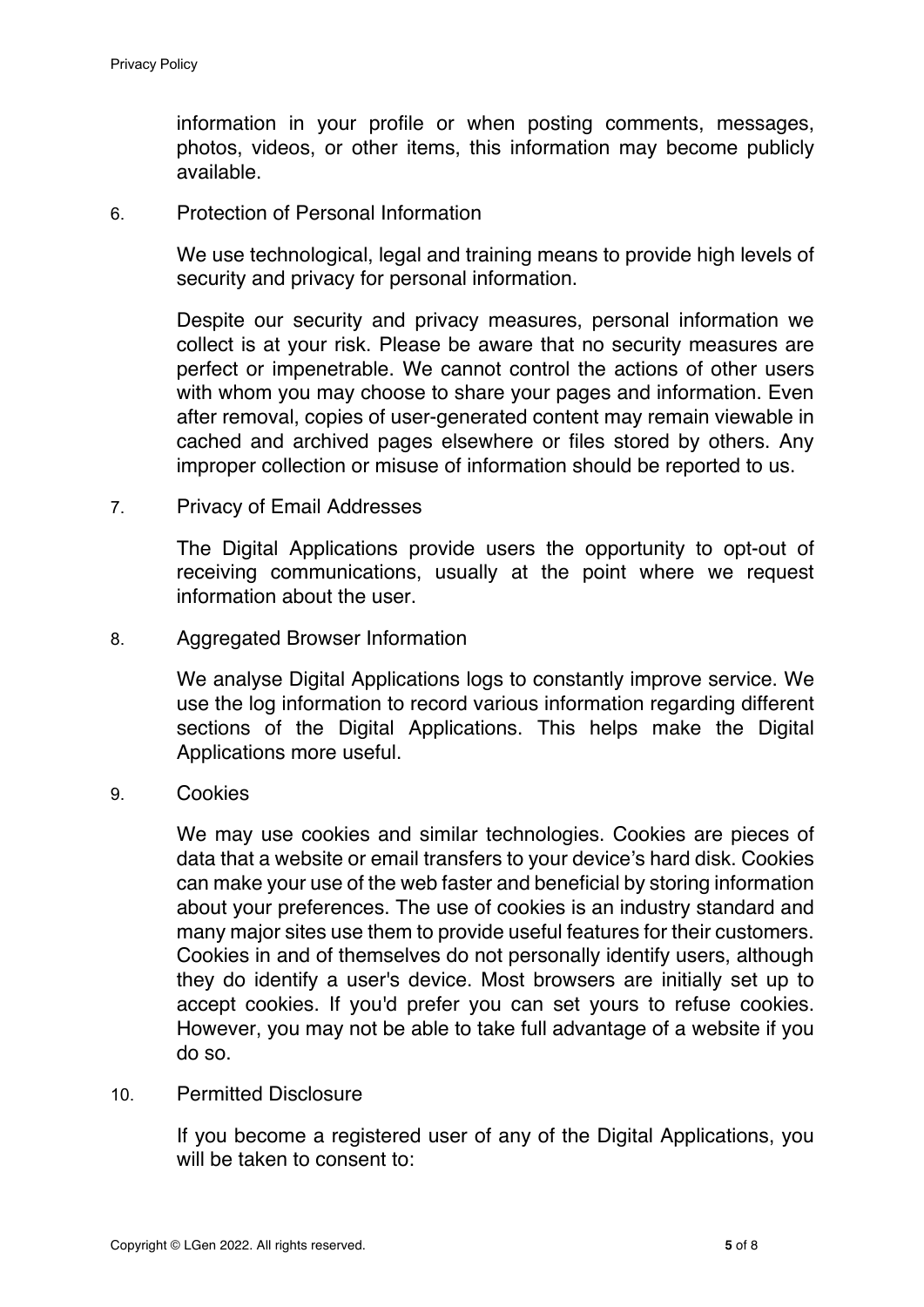- (a) your personal data being transferred to and processed in countries where our hosting servers are located;
- (b) us using your personal information to check your identity, including to check your status (eg as a member of a defined user group) and for any merchant facility arrangement we have with bankers, their respective related bodies corporate, and their respective officers, employees and agents;
- (c) use of your personal information by us and our authorised personnel and service provider contractors; for example, to improve service we may provide your personal information as statistical data to others for research and analysis purposes; and as another example we may use Google Analytics and give you notice of its operation on the webpage titled "How Google uses data when you use our partners' sites or apps" (located at www.google.com/policies/privacy/partners/).
- (d) us disclosing your personal information in situations where we reasonably believe it is necessary to identify, contact or bring legal action against anyone damaging, injuring, or interfering with our rights, either intentionally or unintentionally; and
- (e) us disclosing your personal information to law enforcement agencies and others if we in good faith believe we are legally obligated to do so.
- 11 links

The Digital Applications may contain links to sites and applications published by others. We have no control over their privacy practices.

12. Right of Access and Correction

Generally speaking, you may access the personal information the Digital Applications hold about you by sending an email giving full details to our Privacy and Data Protection Officer set out in paragraph 20. Generally, if any of that information is incorrect, you can have that information corrected by sending an email giving full details to that Privacy and Data Protection Officer. If you provide us with your personal information and you later decided that you would no longer like to receive information from us, follow the "unsubscribe" directions at the end of any email or other communication you receive from us. You may withdraw consent by deleting your account at any time.

13. Consent for Platform Applications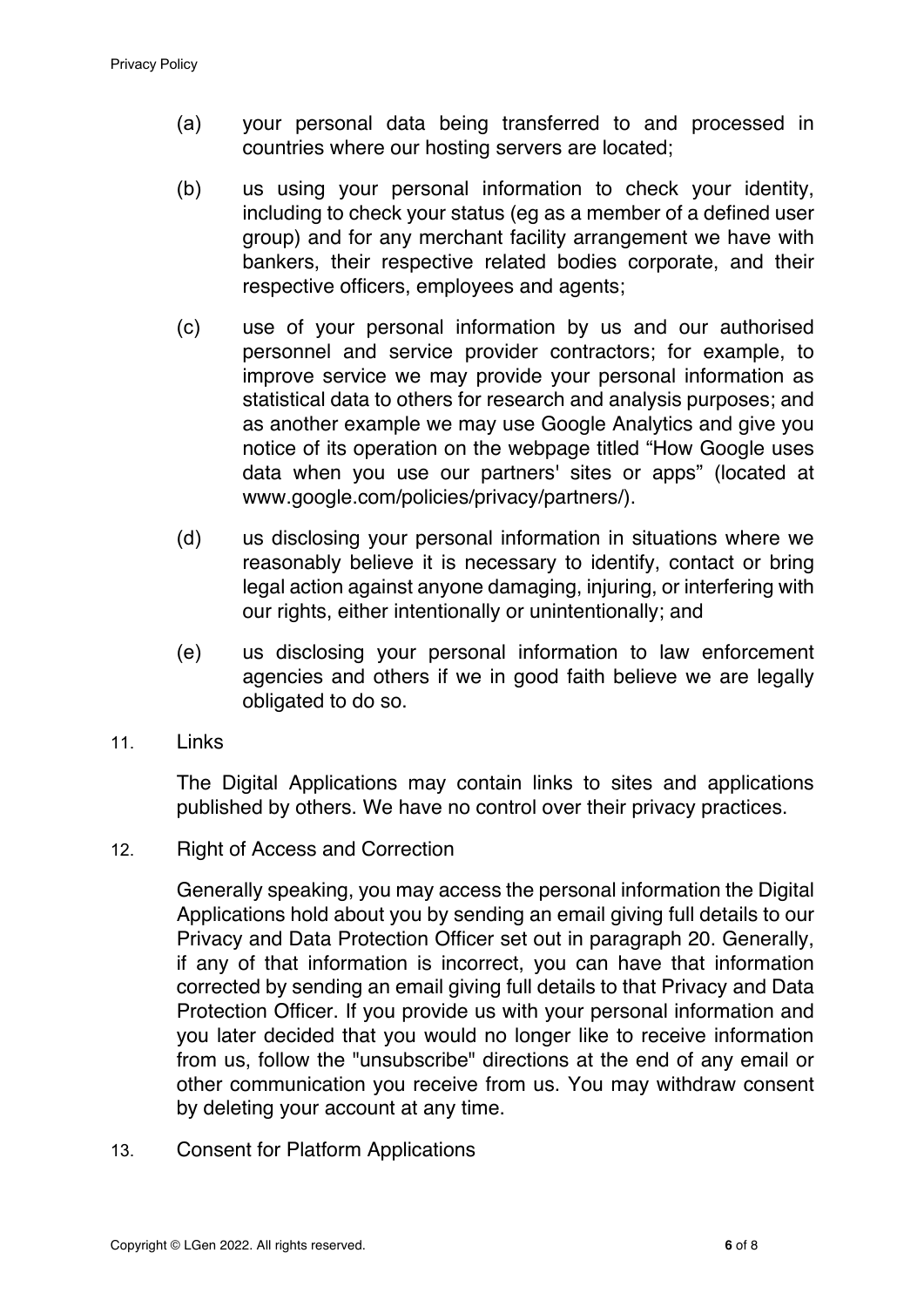If you, your friends, or members of your network use any third-party applications developed using third party applications on the Digital Applications ("Platform Applications"), you consent to those Platform Applications accessing and sharing certain personal information about you with others in accordance with your privacy settings. We do not screen or approve developers of Platform Applications and cannot control how those developers use any personal information that they may obtain in connection with Platform Applications.

14. Children Under Age 13

We do not knowingly collect or solicit personal information from anyone under the age of 13 or knowingly allow such persons to register. If you are under 13, please do not attempt to register or send any information about yourself to us, including your name, address, telephone number, or email address. No one under age 13 is permitted to provide any personal information to or on the Digital Applications. If we learn that we have collected personal information from a child under age 13 without verification of parental consent, we will delete that information as quickly as possible. If you believe that we might have any information from or about a child under 13, please contact us at PrivacyOfficer@LGen.Email.

15. Third Party Use of Personal Information

We are not responsible for the practices or content of other services or sites that are operated by third parties but which are linked to our Digital Applications. If we are linked to third party services or sites, it does not necessarily constitute sponsorship, endorsement or approval by the Digital Applications of the content, policies or practices of those services or sites. If you leave our Digital Applications via such a link, you should check the privacy policy of the third party site.

We may use third parties to manage the Digital Applications and activities from time to time, including, but not limited to, promotions and statistical analysis. These parties may have access to and store the personal information of users of the Digital Applications. Similarly, we may contract with third parties to handle requests for information submitted to us.

16. Disclosure or Sale

Unless and until you opt-out, you consent and request for us to provide to you targeted marketing about our services and promotional offers and to use and disclose your personal information for provision of information